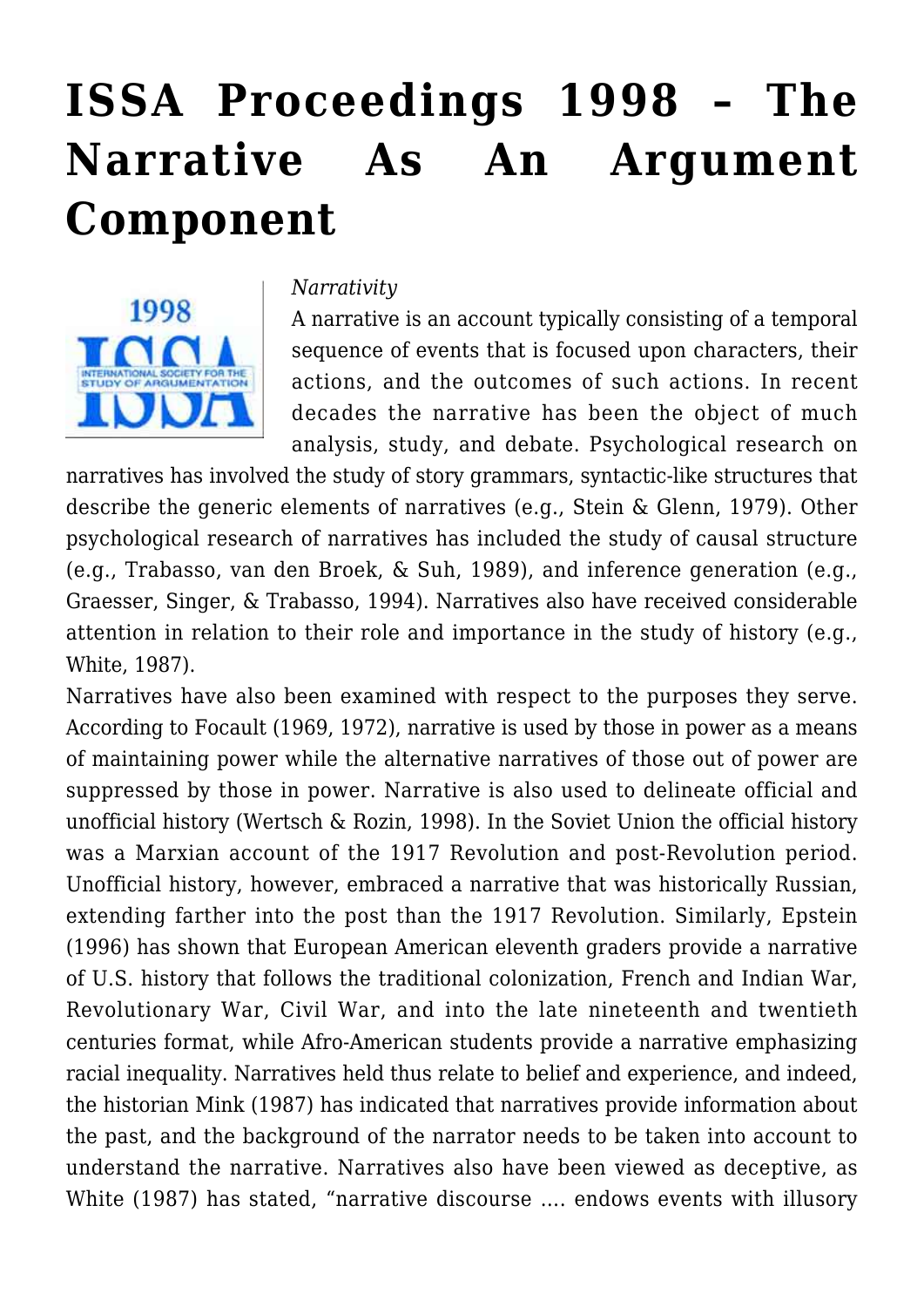coherence" (p. ix). In any event, the narrative is used to provide continuity to a series of linear events and is the subject of this paper, a topic, incidentally, which is not new.

## *Narrative and Argument*

The present paper is concerned with narrative as argument. Relating narrative to argument is not new, as Aristotle spoke of it as one of two types of argument within rhetoric, the other being the enthymeme. Probably the two most obvious contexts for the use of narrative as argument are those of history and of law. The study discussed here is in the jurisprudence context, primarily because of the likely greater difficulty in conducting the equivalent experiment in the context of history. Consider the statement "Capital punishment should be abolished because it is cruel and inhumane treatment." In the Toulmin (1958) model, "Capital punishment should be abolished" is the claim and "because it is cruel and inhumane punishment" is the datum or grounds.

Let us assume that we maintain some claim such as "Capital punishment should be abolished" but to support this claim we do not provide the a supportive reason in the usual sense but we provide the statement "Because of the following story," and then proceed to tell a narrative which has the point of showing that capital punishment be abolished. In this case the support is a narrative. This use of narrative, incidentally, is quite close to what Deanna Kuhn (1991) described in her book on argumentation as

pseudo-evidence.

Let us now imagine that we are in a courtroom and a prosecuting attorney makes the statement "This person, the defendant, is guilty," and then supports this claim by providing a narrative describing what happened leading to the crime, the defendant's presumed role in it, and how and why the defendant committed the crime.

A narrative supporting the attorney's claim of the defendant's guilt such as that just described is likely to have two components. One is the so-called "facts" of the case. This category consists of the statements of witnesses and exhibits of the case, which essentially constitute a list of information. The second component is the narrative, the story or account that the prosecuting attorney weaves and develops that has the goal of supporting the claim of the defendant's guilt. The two components then are the "facts" of the case and the narrative, which integrates the "facts" into a story. The use of the narrative to support a claim and the two-component distinction just made leads to the possibility that the narrative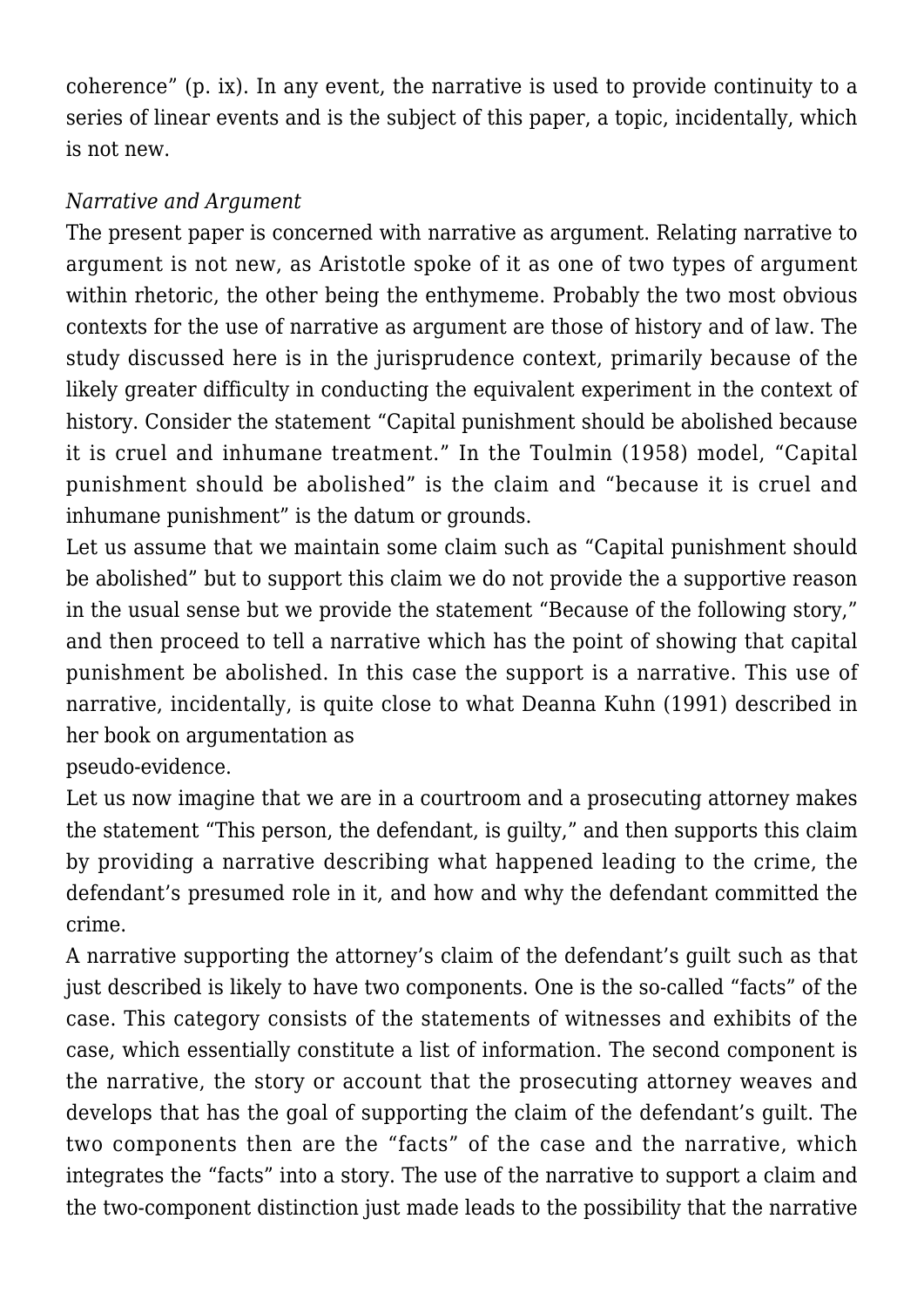can play a role in the judgment of the jury. It may be that a good narrative, with the "facts" included, will be more likely to produce a "guilty" judgment than a poor narrative, even with the same "facts" included.

A question then raised by this analysis is how may narrative quality be defined? Fortunately, Leinhardt, Stainton, Virii, and Odoroff (1994) asked a number of historians to indicate what they thought to be the qualities of a good narrative. Five attributes were noted, namely, coherence, causality, chronology, completion, and colligation or, more or less, contextualization. Coherence refers to the narrative having a coherent whole. Causation to the narrative's need to show causal relations. Chronology is that the events of the narrative follow in a chronological order. Completion refers to whether the historians used all available information, and colligation to the narrative occurring in the appropriate historical context. Pennington and Hastie (1993), in their work on jury decision making, also considered narrativity, and emphasized the importance of coherence, coverage (similar to completeness), uniqueness (the most appropriate narrative), and (being psychologists) they included the goodness-of-fit of the narrative.

The rationale of the study was as follows. The first hypothesis was that if a hypothetical prosecuting attorney states the defendant is guilty and provides a narrative in support of this claim, ratings of the quality of the narrative are a function of the extent to which the narrative maintains the criteria of good narrativity. If, for example, a narrative is made less coherent, the quality of the narrative will be rated lower than the original narrative, before it was made less coherent. The second hypothesis is that if a narrative is degraded, the ratings of the defendant's guilt are lower than guilty ratings provided for the original narrative. In other words, with a narrative having less coherence than the standard, both ratings of narrative quality and ratings of guilt would be lower than found for the standard narrative. The reason guilty ratings are likely to be lower is that a poor narrative presumably acts to hurt the prosecuting attorney's case. In the experiment conducted there were four narrative conditions. One was a standard narrative. One contained the identical sentences as the standard narrative but the sentence order was changed. This version maintained local coherence. This was called the coherence/chronology condition because it decreased the narrative's coherence and the chronological order. A third condition, the causal condition, decreased the causality stated in the standard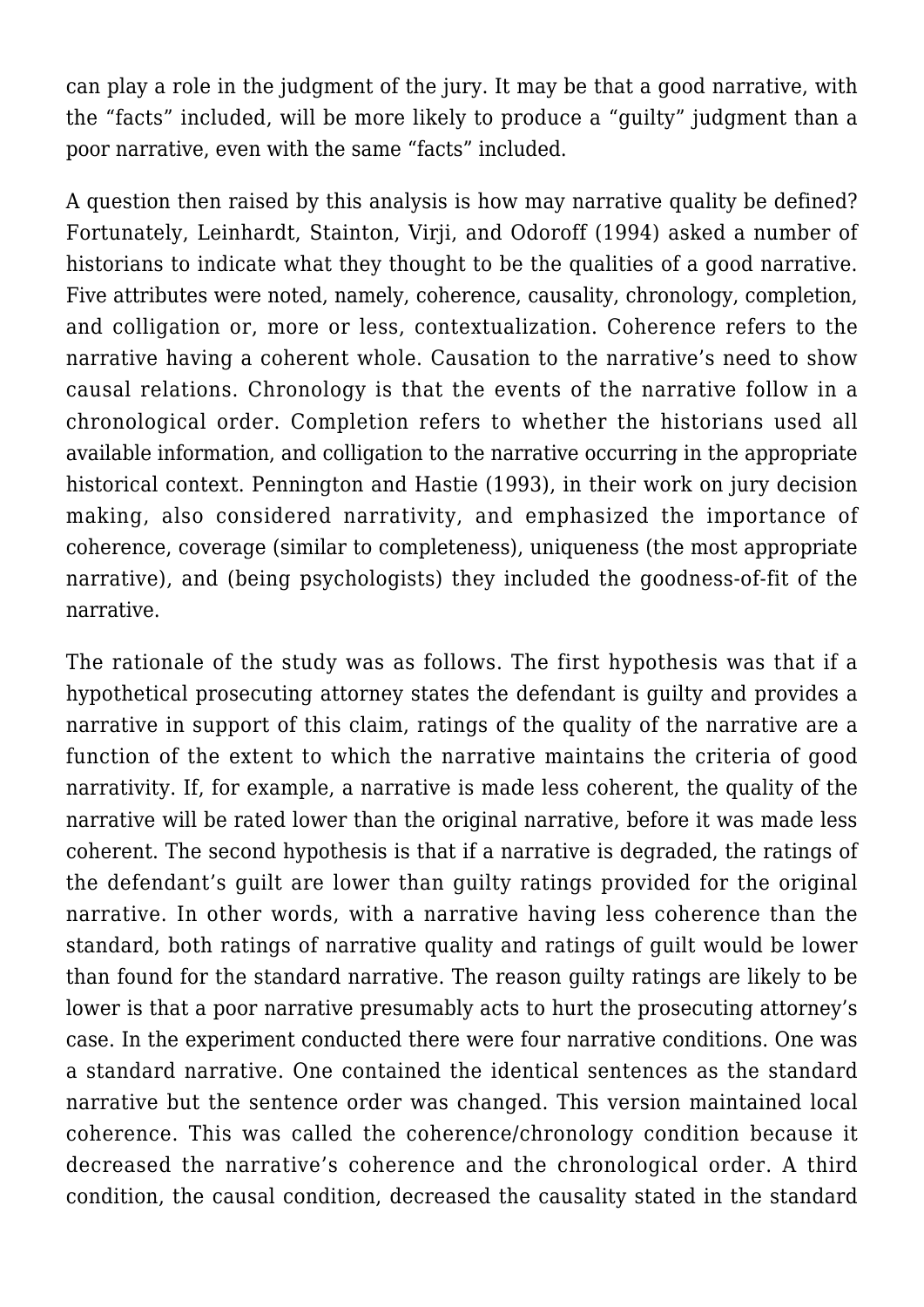condition. The fourth condition, the completion condition, deleted some of the information in the standard narrative but did not delete any of the "facts." It should be especially noted that in all four conditions the "facts" of the case were included, thus making the design one of holding the "facts" constant and varying the narrative, modifying the standard narrative in three conditions to lower its quality according to the previously mentioned criteria.

Four texts were employed, each being a murder case. Each text had four versions, each version of each text corresponding to the four types of narratives. Participants were 64 college students, with 16 serving in each row of a greco-latin square, that is, each participant read each of the four texts once, also serving one time in each of the four narrative conditions.

The baseline or standard condition for one of the texts, "The Car Accident" follows. Participants were told that they were to consider the text to be the prosecuting attorney's summary statement.

The victim, Roger Wilson, had dropped off his co-worker, Susan Walker, at her home. He then was driving on Crawford Street in order to get to the freeway. As he was driving, a six year old girl, Marjorie Moran, ran out from behind a parked car. Before Roger could stop, his right fender hit her and she fell to the ground. He quickly got out of his car to check on her and found that she was not seriously injured. Despite this fact, a number of neighborhood teenagers, who were standing nearby, began to push him around, saying things such as "Don't you know how to drive?" Then someone from the crowd took a baseball bat and hit Roger in the head, killing him. This action was seen by a resident living across the street from the altercation, but he was unable to identify who had used the bat. When the police got to the scene of the crime, they took statements form several witnesses, and looked for the bat. In a few minutes, they found a baseball bat in the back seat of a car that was parked nearby. The car belonged to Matthew Moran, the girl's older brother. Matthew Moran had been among the crowd that attacked Roger Wilson. He was very protective of his younger sister, and sometimes got into fights with people he determined were trying to hurt her. Analyses later revealed that the victim's blood and hair were on the baseball bat. This evidence indicated that Matthew Moran's bat must have been the bat used to hit Roger Wilson. Furthermore, Matthew's were the only fingerprints found on the bat.

Matthew Moran claimed that his fingerprints were on the bat because he had used it earlier in the day to play baseball, but playing baseball could not have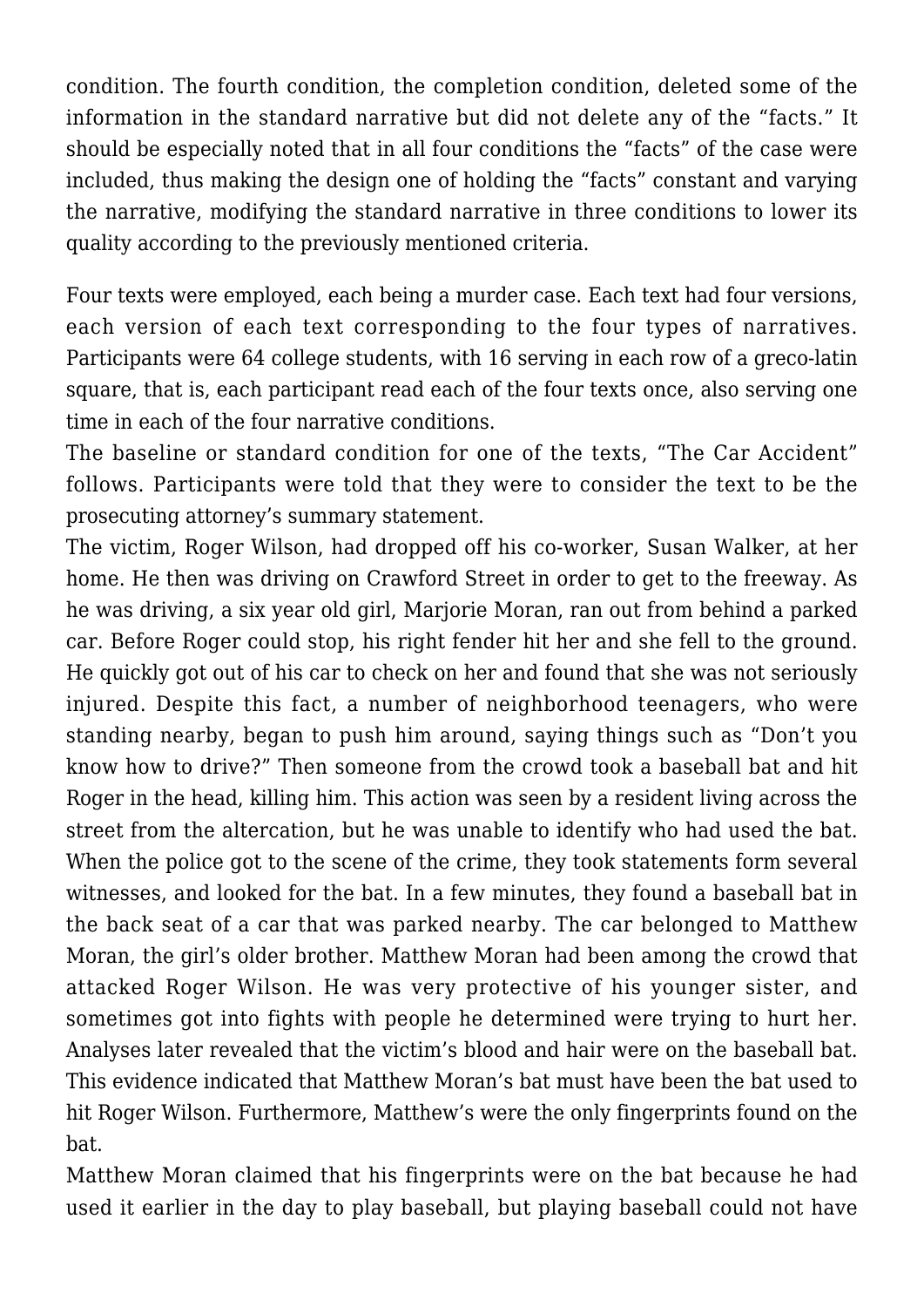placed the victim's blood and hair on the bat. The evidence indicates that Matthew Moran's bat must have been used to hit Roger Wilson, and since there were no fingerprints on the bat besides those of Matthew Moran, he must have been the person who hit Roger Wilson with that bat. Matthew Moran, who had the motive, the means, and the opportunity, is guilty of killing Roger Wilson.

In the causation condition the following changes were made. (Text prior to arrows was in the standard text and changed to the material found after the arrows.)

– He quickly got out of his car to check on her and found that she was not seriously injured. -> He quickly stepped out to check on his car and found that it was not damaged.

– Despite this fact, a number of neighborhood…. -> A number of neighborhood….

– This evidence indicated that Matthew Moran's bat … -> Matthew Moran's bat….

– Matthew Moran's bat must have been the bat used to hit Roger Wilson… -> Matthew Moran's bat must have come into contact in some way with Roger Wilson….

– Matthew's were the only fingerprints found on the bat… -> Matthew's were the only fingerprints found on the bat, indicating that he had touched it and, that no one else could have touched it, unless they were wearing gloves…

– … had used it earlier in the day to play baseball, but playing baseball could not have placed the victim's blood and hair on the bat  $\rightarrow$  ... had used it earlier in the day to play baseball.

– bat must have been used… must have been the person… -> bat was probably used… he was probably the person…

In the incomplete condition, the following deletions were made:

– his co-worker

– He quickly got out of his car to check on her and

– but he was unable to identity who had used the bat.

– When the police got to the scene of the crime, they took statements from several witnesses, and looked for the bat.

– In a few minutes, they found a baseball bat in the back seat of a car that was parked nearby.

– The car belonged to Matthew Moran, the girl's older brother.

– Matthew Moran claimed that his fingerprints were on the bat because he had used it earlier in the day to play baseball.

The order of sentences in the coherence/chronology condition, of the sentence in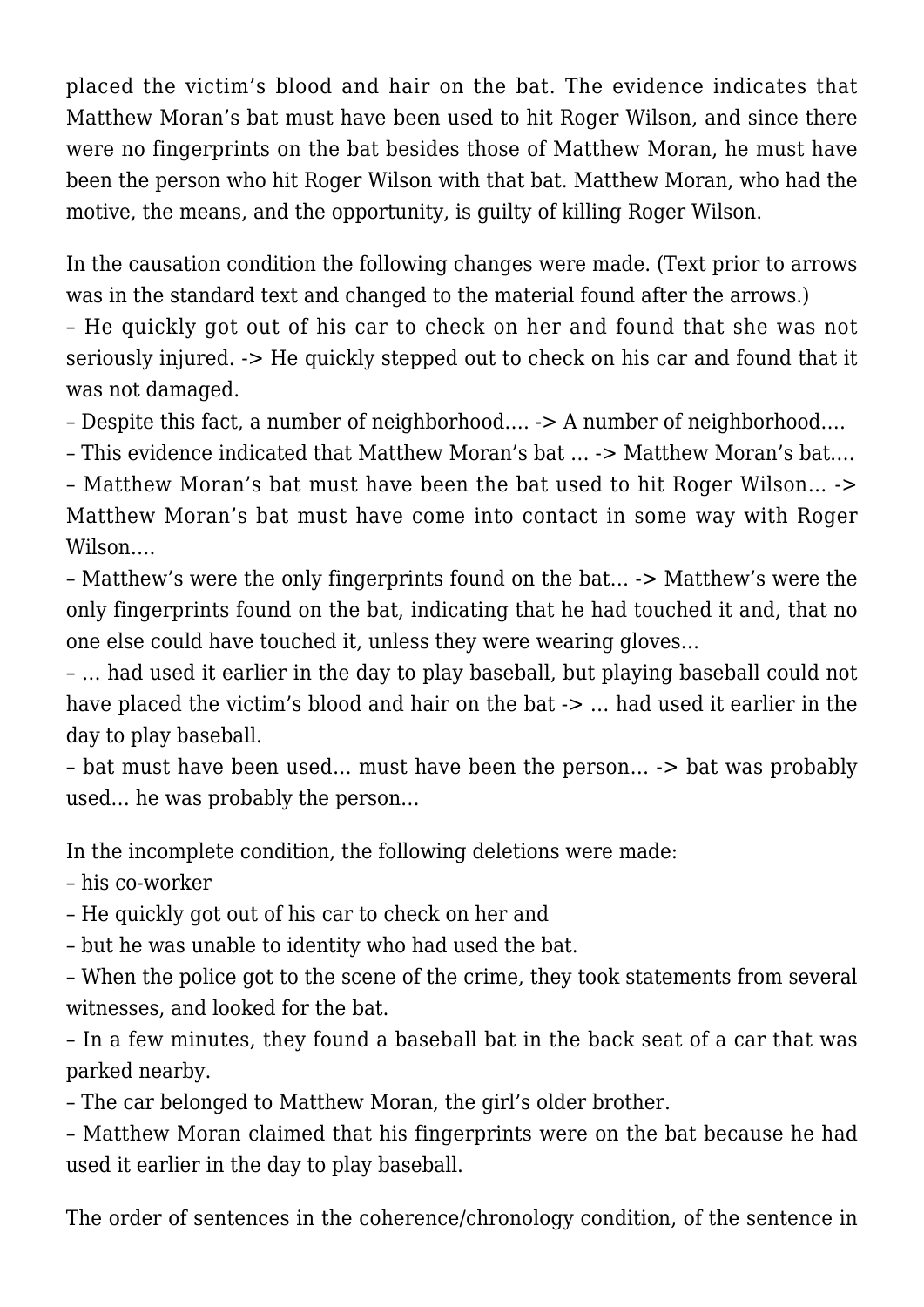the standard narrative, were: 7, second half of 17, 4, 3, 1, 5, 11, 13, 15, 14, first half of 17, 9, 10, 12, 16, 8, 6, 18, 19.

Participants, after reading each narrative, provided 1-10 ratings for each of five questions and then subsequently answered these questions. The five rating scale questions were: "Do you think the accused is guilty?" "How confident are you in your decision?" "Please rate the overall quality of the summary statement." "How convincing or persuasive was the statement?" "How good an argument did the lawyer make for the case?" "The three open-ended questions were "What was good about the argument?" "What was missing?" "How could the statement be improved?"

The results indicated that the mean guilty rating (1=definitely not guilty, 10=definitely guilty) was 7.5, 7.5, and 7.4 for three of the texts. The fourth text, however, provided both a considerably different mean of quilt ratings and a quite different distribution of ratings. Only the three consistent texts were therefore used in the analyses. The mean guilty rating for the baseline condition was 8.0 and for the completeness condition was 7.9. However, for the causation condition the mean guilty rating was 7.0 and for the coherence/chronology condition was 6.9, the latter two means being statistically significantly lower from the first two. The confidence rating means were 8.0, 7.4, 7.6, and 7.8 for the four respective conditions, as listed in the order of the preceding sentence. The only significant difference was that the baseline condition yielded more confidence than the causation condition.

The three ratings of narrative quality yielded highly similar results. The means for the respective baseline, causation, completeness, and coherence/chronology conditions for overall quality of the narrative were 7.8, 6.9, 7.8, and 4.9; for convincingness, 7.6, 6.9, 7.9, and 5.3; for the argument stated 7.6, 6.9, 7.9, and 5.1. For all three narrative measures, the standard condition yielded significantly higher narrativity ratings than the causality and the coherence/chronology conditions, but not the completeness ratings.

The data show both hypotheses to be supported for the causality and coherence/chronology condition. Specifically, modifying either the causal or the coherence/chronology narrative structure produced lower judgments than the standard condition for narrativity and for the guilt ratings. With respect to the completeness condition, the deletion of information that did not involve the "facts" of the case likely produced little description in the participants'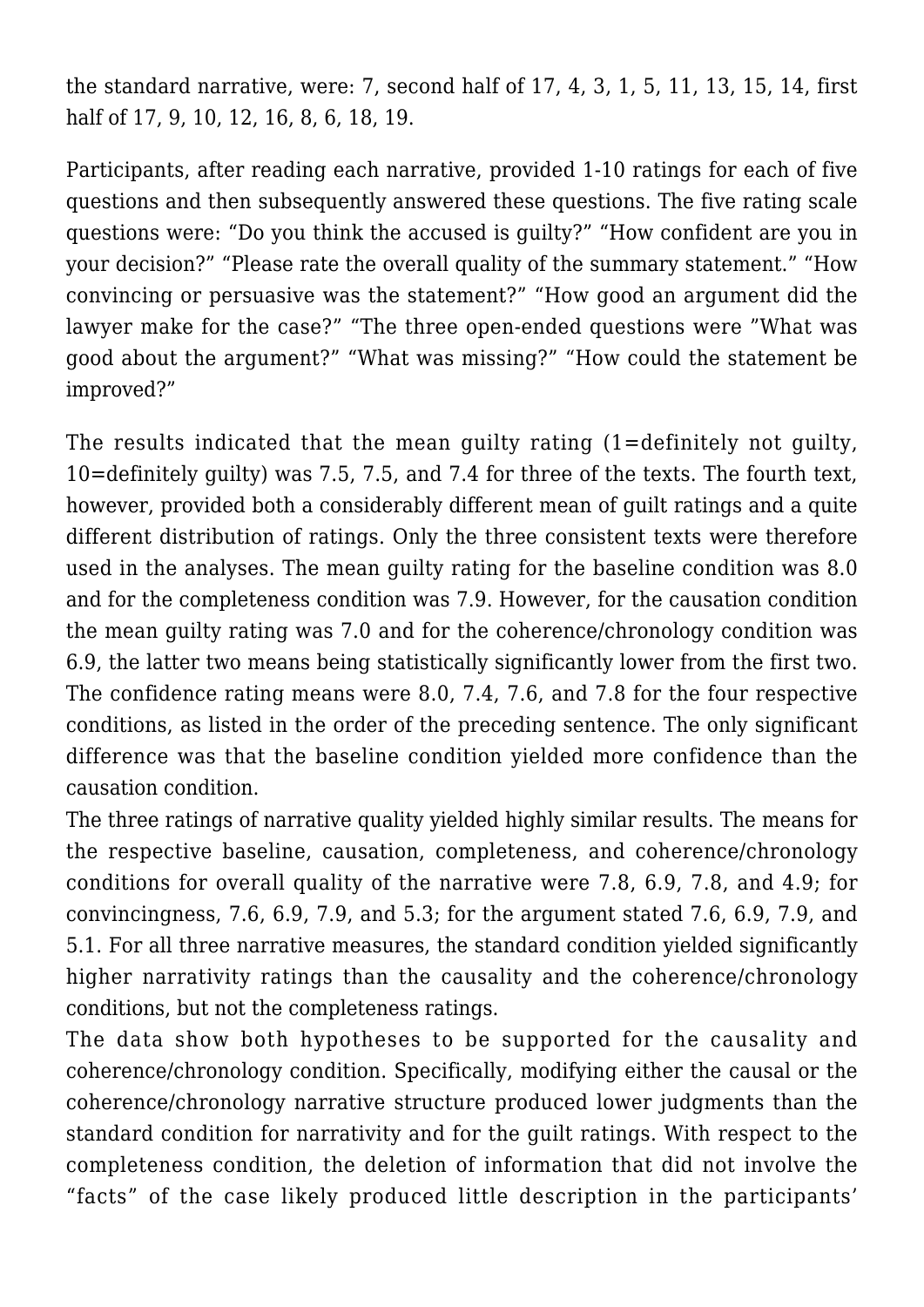consideration of the narrative.

The results of the present study indicate that under particular circumstances, the narrative may be considered as a component of argument, a statement that supports a claim. Furthermore, the results indicate that if the narrative is of relatively low quality, as determined either by the causality it states or by the lack of coherence and chronology, the persuasiveness of the argument will suffer. Another interpretation of the results, although not mutually exclusive, is that the presenting attorney may have lost his ethos, that is, by presenting a relatively poor narrative, professional respect for lives as are authority may have diminished. The present data do not, however, provide evidence regarding this notion.

Possibly the most interesting result involves the causation condition. Why does making some statements probabilistic, statements that do not involve the critical events, produce lower narrativity and guilt ratings? One possible explanation is that the probabilistic wording generalizes to the entire paragraph, giving the participant a sense of relative uncertainty for all paragraph events.

Performance in the coherence/chronology condition suggests that individuals are quite sensitive to the need for coherence and chronology in the narrative. In reply to an open-ended question, there were 23 comments that the text "made little sense," "jumped around," or were "mixed up," as compared to such statements in the other narrative conditions.

There are a number of questions raised by the present findings, such as how would the guilt judgments be related to narrative judgments when both the presenting and defense attorney cases are presented as alternative narratives. More broadly, there is the question of how beliefs about the structure of a narrative play a role in guilt ratings and whether it is possible that an excellent narrative could be constructed with few facts that would provide a relatively high guilty rating. In other words, could under appropriate conditions, narrativity dominate the factual evidence.

In conclusion, the study indicates that narrative, when used as support for a claim, may be judged for its quality and that judgment is related to the convincingness of the argument presented. Finally, it needs to be mentioned that in the case of the enthymeme, the two primary criteria of support are that the reason is acceptable and that the reason provides support for the claim. The present results suggest the narrative quality influences the acceptability of the reason, and with less acceptability, less support may be provided and the